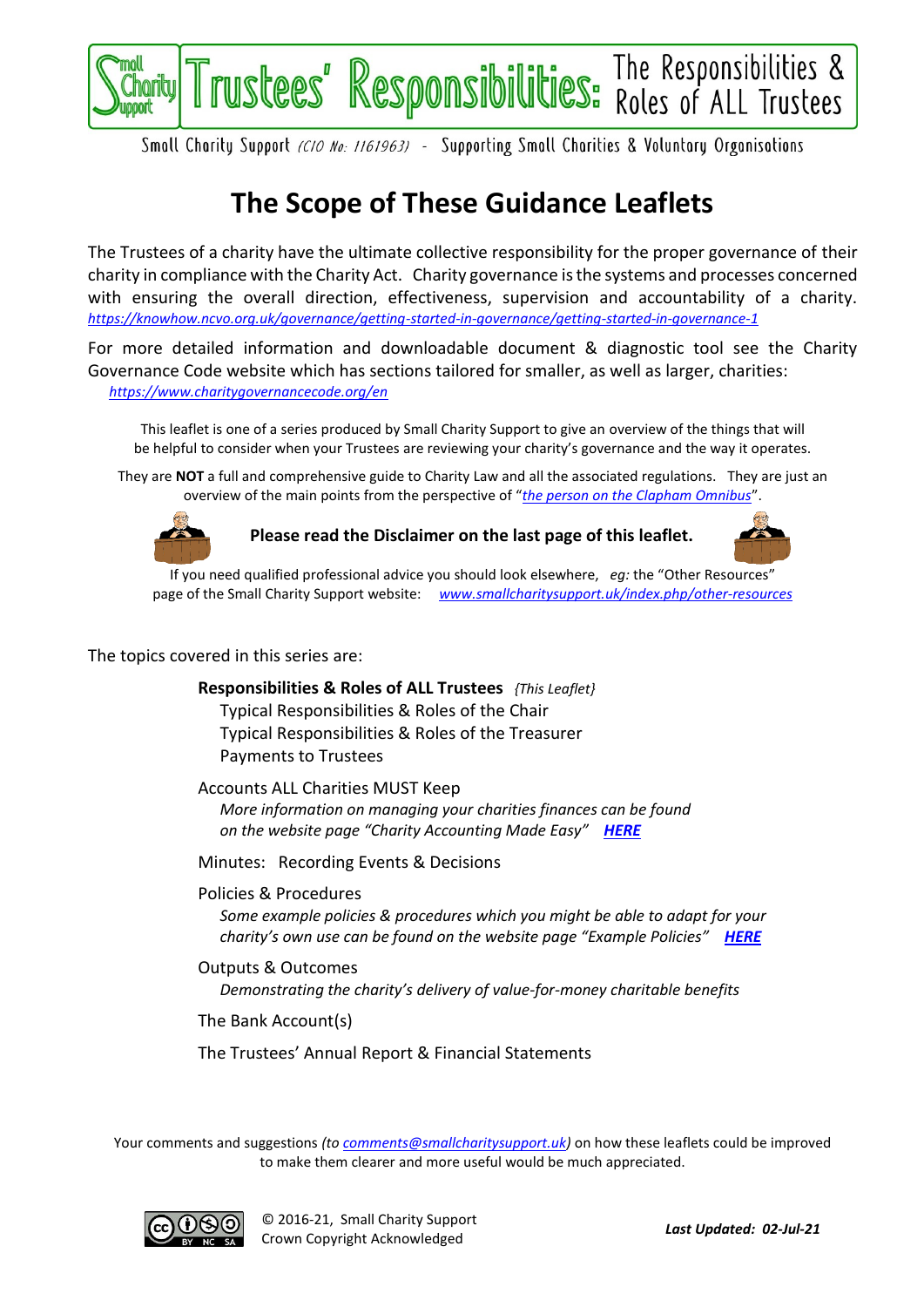# **The Responsibilities & Roles of ALL Trustees**

This leaflet is designed so that it can also be used both as guidance for those setting up a new charity and as an Induction Leaflet for new Trustees at any stage in the life of the Charity

# **CONTENTS**

| 1.  |  |
|-----|--|
| 2.  |  |
| 3.  |  |
| 4.  |  |
| 5.  |  |
| 6.  |  |
| 7.  |  |
| 8.  |  |
| 9.  |  |
| 10. |  |
| 11. |  |
| 12. |  |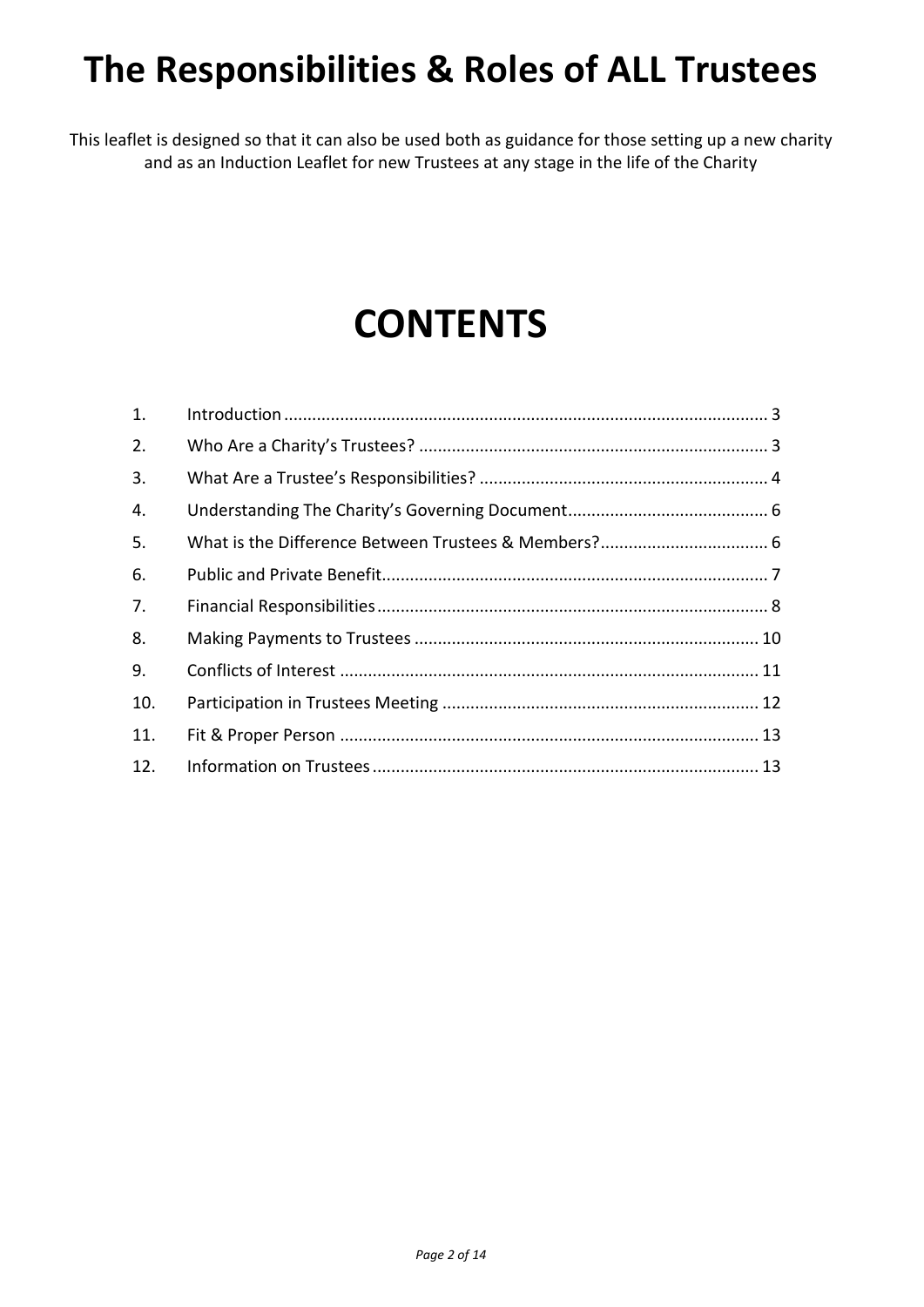# **The Responsibilities & Roles of ALL Trustees**

### <span id="page-2-0"></span>**1. Introduction**

Trustees are the life-blood of all charities. Without their enthusiastic, dedicated and philanthropic contributions no charity whatever its size can exist.

But there is more to being a Trustee of The Charity than occasionally turning up to Trustees' meetings and voting.

**All Trustees are equally responsible for the proper management of The Charity in accordance with its charitable objects and charity law. Therefore, the majority decision of the Trustees is legally binding on ALL Trustees, even if they voted against the decision or were not present at the meeting at which the decision was taken.**

It is therefore most important that all Trustees fully understand their role and responsibilities and take them seriously.

The purpose of this Briefing Paper is to help you with that. It is **not** a definitive statement of those roles and responsibilities, just a brief overview of the most important areas with reference to more detailed and specific documents (*eg:* guidance documents published by the Charity Commission), most of which are rather more authoritative statements of charity law.



Before being appointed a Trustee you will be required to make a written declaration that you are aware of (and, in some cases, have read) the documents referred to in this Briefing Paper and will abide by them. Guidance which is required reading is indicated by the icon to the left. Recommended guidance which you should be aware of and have to hand to refer to when necessary, is indicated by the icon to the right.



### <span id="page-2-1"></span>**2. Who Are a Charity's Trustees?**

The Trustees of a Charity, whatever its size, are the group of volunteers who have the ultimate responsibility for running and managing the Charity for the Public Benefit in accordance with its governing document (*ie:* its Constitution, Memorandum & Articles of Association, *etc*) and in compliance with charity law.

Different charitable organisations may call their Trustees different names – *eg:* Directors (of a charitable company), Committee Members, Elders (of a Church), Management Board. But whatever they are called, the individuals who have the ultimate responsibility for the governance of the Charity – (*ie:* are allowed to vote on the decisions of the governing body – are, under charity law, the Charity's Trustees.

#### **It is important that the Trustees are clear about who are and are not legally Trustees as it is very easy to blur the distinctions.**

Common areas of misunderstanding are the "Trustee" status of:

(a) people with honorific roles (*eg:* Honorary President, Emeritus Member) who may attend Trustees' meetings only occasionally and do not share full responsibility for the running of the charity;

(b) senior administrative employees (particularly if they have an executive role and title with significant delegated responsibilities, *eg:* Chief Executive Officer or Director of Finance or HR) who frequently attend Trustees' meetings and contribute to their discussion for good pragmatic reasons, to guide Trustees and to respond to queries.

Neither of those groups are legally Trustees and, therefore, neither are allowed to vote at Trustees' meetings or to be counted as an attendee when determining if the meeting is quorate. (*There are some exceptions to this, but they are very rare and generally require the explicit permission of the Charity Commission. They are therefore unlikely to apply to the typical small charity.*)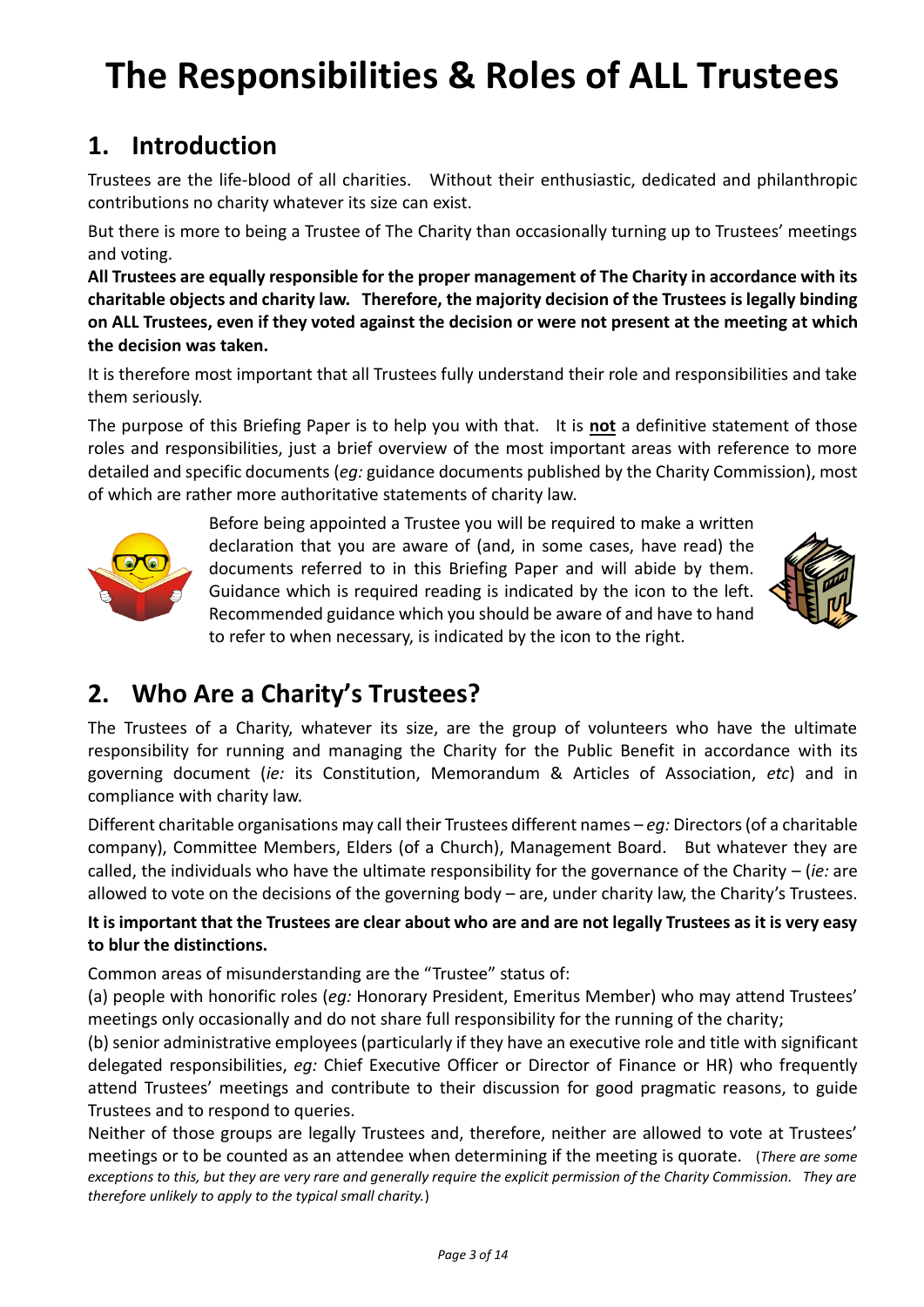Of course, the contributions of such people to the discussions of the Trustees are important and, in many cases will have a crucial influence on the decisions made by the Trustees. But if they were allowed to vote and their vote(s) was(were) decisive in determining the outcome then that decision would be invalid and would not be upheld if challenged.

By corollary – if any persons, including those in either of the above groups, were allowed to vote on the governance of the charity they would effectively be being treated as Trustees and would therefore have to: (a) be registered as Trustees with the Charity Commission; (b) take an equal share of the responsibility for the governance of the charity; (c) have to comply with charity law regulations and the charity's governing document on the remuneration of Trustees.

## <span id="page-3-0"></span>**3. What Are a Trustee's Responsibilities?**

The responsibilities of Trustees were well summed up in an earlier edition of Charity Commission guidance and more recently in a jigsaw logo:

*Trustees have collective responsibility – and , and must accept, ultimate responsibility for directing the affairs of their charity, ensuring that it is solvent and well-run, and delivering the charitable outcomes for the benefit of the public for which it was set up.*

*Trustees must work together as a team and have collective responsibility for their charity."*

The current *(last updated in 2018)* Charity Commission guidance documents on Trusteeship can be found on the website:

*[https://www.gov.uk/government/publications/the-essential](https://www.gov.uk/government/publications/the-essential-trustee-what-you-need-to-know-cc3)[trustee-what-you-need-to-know-cc3](https://www.gov.uk/government/publications/the-essential-trustee-what-you-need-to-know-cc3)*



The guidance publication, **"Being a Trustee",** is 20 pages long. But it is described (accurately) as being an "Easy Read", with well-spaced, jargon-free text and plenty of pictures. It is mandatory reading – but it is just an overview.





The detailed guidance publication, **"The Essential Trustee: What you need to know, what you need to do"** is some 40 pages long and is rather more "legalistically technical". It probably isn't essential for the Trustees of small charities to be intimately familiar with every word from

cover to cover. But they SHOULD nevertheless be familiar with its contents and guidance, and SHOULD always have a copy ready to hand to consult should any issues arise.

For that reason it is also flagged as "mandatory reading" rather than just "background reading".

"The bottom line", as indicated in the Introduction is that:

**All Trustees are equally responsible for the proper management of The Charity in accordance with its charitable objects and charity law. Therefore, the majority decision of the Trustees is legally binding on ALL Trustees, even if they voted against the decision or were not present at the meeting at which the decision was taken.**

In addition to the guidance documents published by the Charity Commission, as referred to above, there is an excellent guidance document on how Trustees should go about managing and governing their charity: *"Good Governance – A Guide for the Voluntary and Community Sector"*, published by a consortium led by the NCVO (National Council for Voluntary Organisations) and

downloadable from the website: *[www.governancecode.org/](http://www.governancecode.org/)*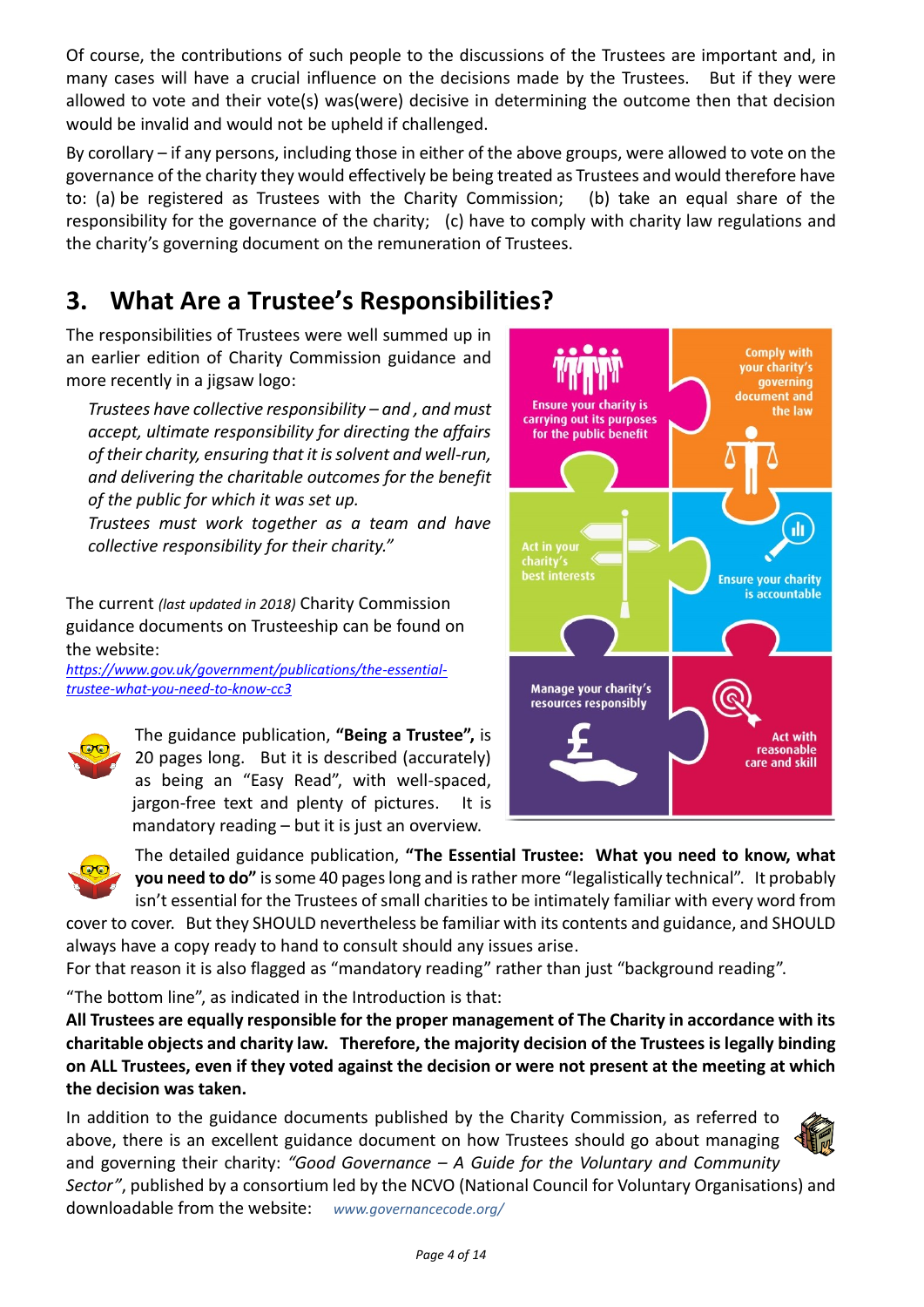This, too, is an important reference document which all Trustees must at least be aware of and have readily to hand when more specific details on Good Governance procedures are required.

#### **3.1.** *Specific (ie: Delegated) Trustee's Roles*

Of course, as in any well-run team, some of the collective responsibilities of the Trustees as a whole will be delegated to specific individuals to take a lead on behalf of all the trustees. The most common (*ie:* well-known) roles are the Chair and Treasurer, and sometimes a Secretary.

But in more recent charity governing documents (*eg:* the Charity Commission's model governing documents for CIOs), only the role of Chair is identified specifically – *eg:* by clauses detailing how the Chair is to be appointed, their duties in relation to the calling and management of trustees' meetings and, particularly, whether or not they are entitled to a casting vote in the event that a key decision of the Trustees is split 50-50.

There are separate leaflets in this series which go into more detail about the kinds of roles and responsibilities with typical Chairs and Treasurers take on.

However, there isn't a leaflet for the role of Secretary because that formal role is now usually seen as an anarchic left-over from when the structure of trustee boards was based on the structure of the Boards of Directors of commercial companies which had formal Company Secretaries. One of the trustees can be delegated to look after the administrative side of running the charity, including recording the Minutes of trustees' meetings (see the separate leaflet on Minutes) and may be call the Secretary. But there is no obligation for that role to be undertaken by a trustee and many charities (even "small" charities) may invite a non-trustee supporter to join the meeting just to record the Minutes.

#### **3.2.** *Dominant Founder/Chair Syndrome*

A problem, unfortunately, more common that one would like, known as the "Dominant Founder/Chair Syndrome" arises where the Chair of a charity (who is often, but not invariably, the Founder of the charity) feels that they have more authority to determine (*ie:* dictate) the policies and activities of their charity than the other trustees.

The problem is well-documented on the internet and articles can easily be found by searching for "Dominant Founder/Chair Syndrome".



 At its most "gentle" this problem occurs when a founder/chair uses subtle pressure to make the other trustees feel uncomfortable to be, or even appear to be, disagreeing with him/her. At its most aggressive it can amount to outright bullying of both any trustees who dare to disagree with him/her and those trustees who are too timid to overtly disagree with him/her. The outcome is decisions being made with which the majority of trustees actually disagree but for which, under charity law, they are all nevertheless equally responsible.

And when the problem results in decisions being made which, potentially, create responsibilities and/or liabilities on the trustees as a whole which individual trustees find acceptable, it leaves those dissenting with no alternative but to resign as a trustee. Because although the fact that they had voted against a particular decision might create some sympathy for any liability that they subsequently incurred, the fact remains that by not resigning they had, effectively, acquiesced to that decision and therefore had accepted equal responsibility/liability for the consequences of that decision.

In severe cases, trustees who feel that a dominant founder/chair/trustee is seriously abusing charity resources in ways which are contrary to, on inconsistent with, their charity's objects and best interests (and, particularly, where such abuse creates personal benefit for the domineering person) will have to seek professional legal advice from someone with appropriate experience in charity law.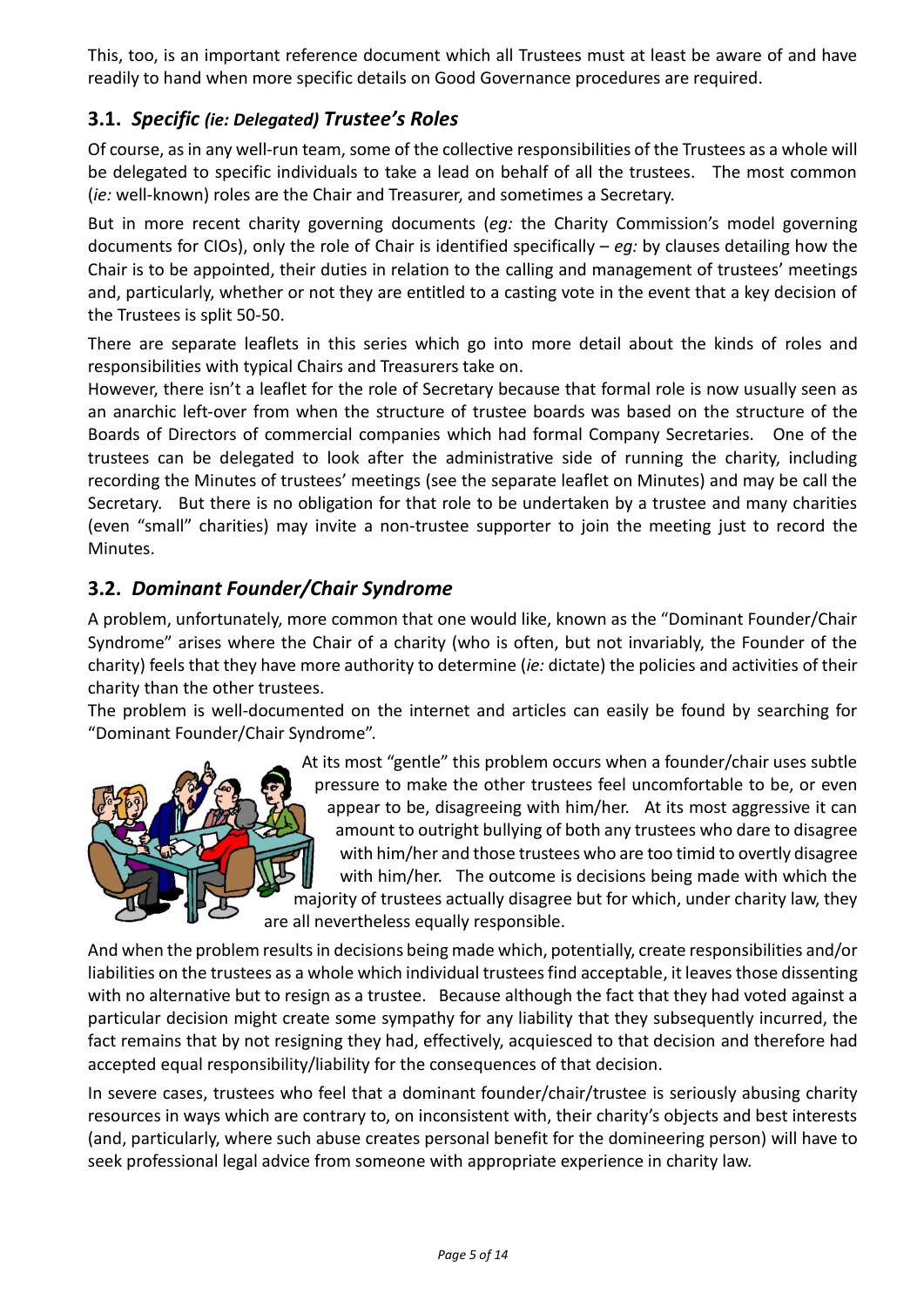## <span id="page-5-0"></span>**4. Understanding The Charity's Governing Document**

What your Charity's governing document is called will depend on the legal status of the Charity. Organisations which are incorporated charitable companies will be governed by their Memorandum & Articles of Association, registered with Companies House as well as with the Charity Commission. Other charities may have a Constitution or simply their "Rules".

But whatever the governing document is called, and how simple or complex it is, it is a legally binding document which sets out what the charity is for (its charitable purposes/objects) what the charity is, and isn't allowed to do (its powers) and how the charity is to be run.

It is vital that all Trustees have readily to hand a copy of their Charity's governing document and are absolutely familiar with their Charity's objects. A copy of The Charity's own governing document should therefore always accompany this Briefing Paper when being sent to Trustees, whether prospective, new or established.

Charity law is quite specific – a charity can only do things which are (a) consistent with its charitable purposes; (b) within it power to do; and (c) are for the Public Benefit.

<span id="page-5-1"></span>**And the primary responsibility of the Trustees is to ensure that their charity adheres to that.**

### **5. What is the Difference Between Trustees & Members?**

This is a common cause of confusion, particularly in the Foundation model for Charitable Incorporated Organisations (CIOs) where the Trustees are the only Members, and *vice versa*.

The difference seems to originate from the legal structure of companies which have Directors, who run the company, and Members, who own the company (*ie:* the shareholders).

As outlined in section [3](#page-3-0) above, the Trustees of a charity have the legal responsibility for running the charity in accordance with its charitable purposes and constitution and charity law. In that sense they are like the Directors of commercial companies – and for organisations which are charitable companies, the Directors of the company for the purposes of company law are the Trustees of the charity for the purposes of charity law. A charitable company cannot have Directors who are not Trustees, nor Trustees who are not Directors of the company.

However, as Not-for-Profit organisations, charities (even if they are charitable companies) do not have members/shareholders who would be entitled to a share of its profits, if it made any. The members of a charity are therefore just a vestige of the members/shareholders of a commercial company in that:

a) They have limited liability in the event that the organisation winds up with debts: (i) in the case of a commercial company, any assets (shares – *ie:* money invested in the company) that the members have must first go to paying off the company's debt; (ii) in the case of a charity the members have an obligation to make a contribution (limited by the

charity's governing document) towards paying off the debts.

- b) In recognition of their liability (albeit limited) the members of the organisation (charity as well as company) have certain powers to control the way in which the organisation is run, namely: (i) they can make changes to the organisation's governing document;
	- (ii) they can appoint and remove Directors/Trustees.

Therefore, in practice the members of a charity actually have very little power to determine the way in which the charity is run on a day-to-day basis – that responsibility lies solely with the Trustees. However, Trustees have no powers to change their charity's governing document and, although they can usually appoint new/additional Trustees on an interim basis, all such interim Trustees have to stand down at the next General Meeting but are eligible for re-appointment as a full Trustee by the Members.

Of course, in charities which have members as well as Trustees (the Association model for CIOs, or many Unincorporated Associations) it would be a very unwise Board of Trustees which ignored the wishes of the charity's members. But the Members cannot direct the Trustees to do things which the Trustees do not feel are in the best interests of the charity or are not in accordance with charity law.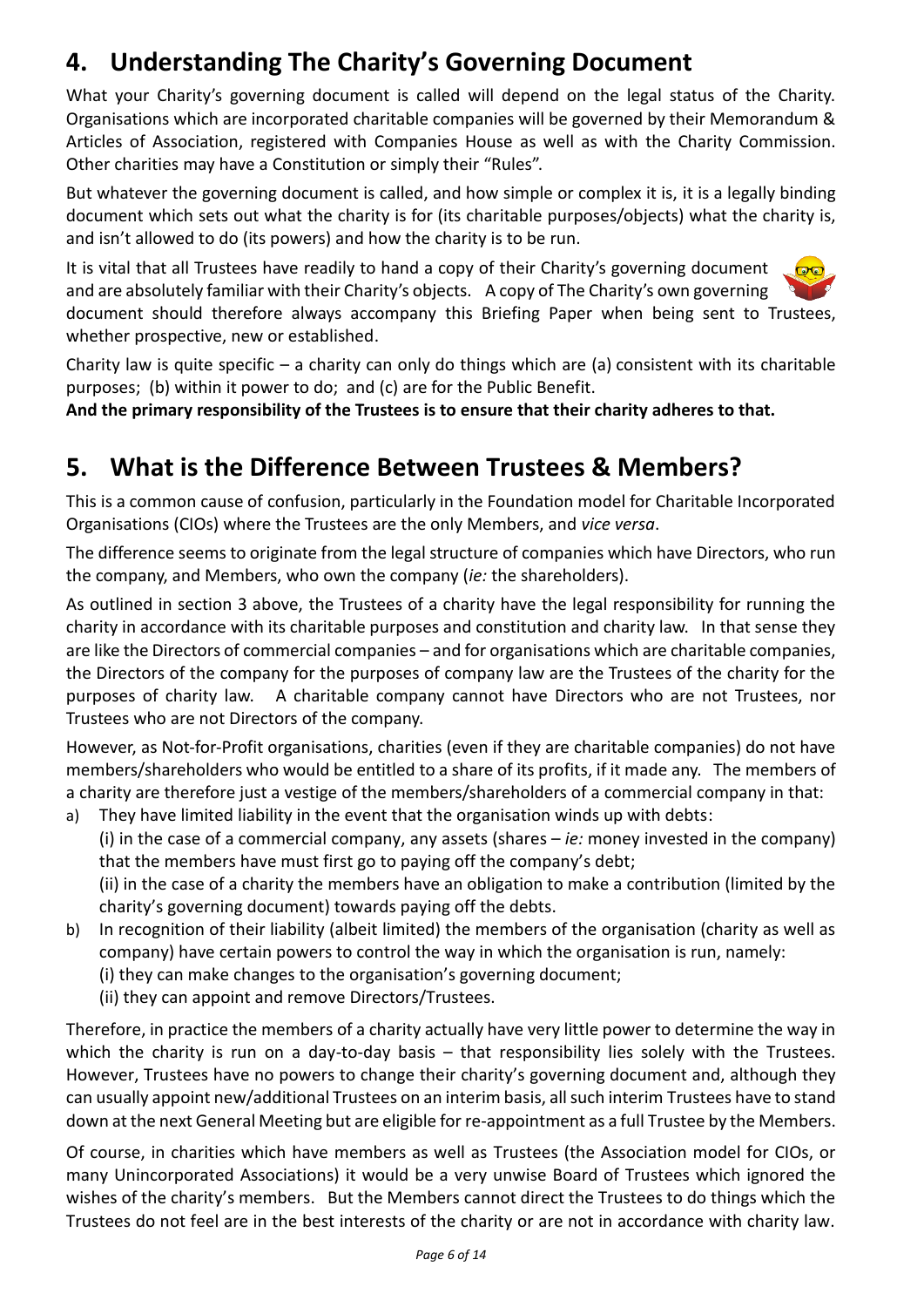In the event of any dispute between the Trustees and the Members the only powers that the Members have to bring about the changes they desire are either: (i) to propose and vote through changes the charity's governing document; or (ii) to propose and vote through the removal of Trustees and the appointment of other Trustees more sympathetic to their views. And in both cases, of course, neither of those options are allowable if they would result in the charity being in breach of relevant legislation. For example: any Members' resolution to change the purposes/objects of the charity would require the permission of the Charity Commission before the change could become effective, even if approved by a substantial majority of the Members.

So, Trustees who are also Members of their charity have to get used to "having two hats to wear".

On matters relating to the day-to-day running of the charity, whilst the opinions of Members will (ie: should) be carefully taken into account, it is only those entitled to "wear a Trustees' hat" who can make the decisions – *ie:* vote such matters at a Trustees' Meeting.

But on matters relating to the governance of the charity (the wording of the governing document and who are, and are not, Trustees) it is only those entitled to "wear a Members' hat" who can make the decisions – *ie:* vote on such matters at a General Meeting.

### <span id="page-6-0"></span>**6. Public and Private Benefit**

The concepts of Public Benefit and Private Benefit are quite subtle and can, at times, be rather difficult to understand and apply. The Charity Commission guidance on Public Benefit and Private benefit is quite extensive and it is not expected that Trustees will have read all of it "from cover to cover". But they must have taken the time to look at the Charity Commission's guidance, which can be found on its website: *<https://www.gov.uk/guidance/public-benefit-rules-for-charities>* and familiarised themselves with the key concepts and principles.

#### **6.1.** *What the Charities Act requires*

The following is taken from one of the Charity Commission's web-pages of Public Benefit rules and is mandatory reading for all Trustees (fortunately it is very short).



*All charity trustees have a duty to 'have regard' to the commission's public benefit guidance when exercising any powers or duties to which the guidance is relevant.* 

*As a charity trustee, 'having regard' to the commission's public benefit guidance means being able to show that:*

- *you are aware of the guidance*
- *you have taken it into account when making a decision to which the guidance is relevant*
- *if you have decided to depart from the guidance, you have a good reason for doing so*

#### *6.1a "Public Benefit" is exactly what it says:*

It must be BENEFICIAL, and any detrimental side-effects must not nullify those benefits; It must be for the PUBLIC: that is for the community as a whole not for specific/selected individuals.

In particular, a charity cannot exist just for the benefit of its member, though the members of a charity **can** benefit, but **only** if they are within the categories of beneficiaries for which the charity was established. So, for example, a charity established to provide public benefit by providing support to those who are deaf can provide those benefits to deaf people who are also members of the charity, but cannot restrict the benefits it offers to just those who are its members – *ie:* by not allowing others who are deaf and eligible to become members to become members.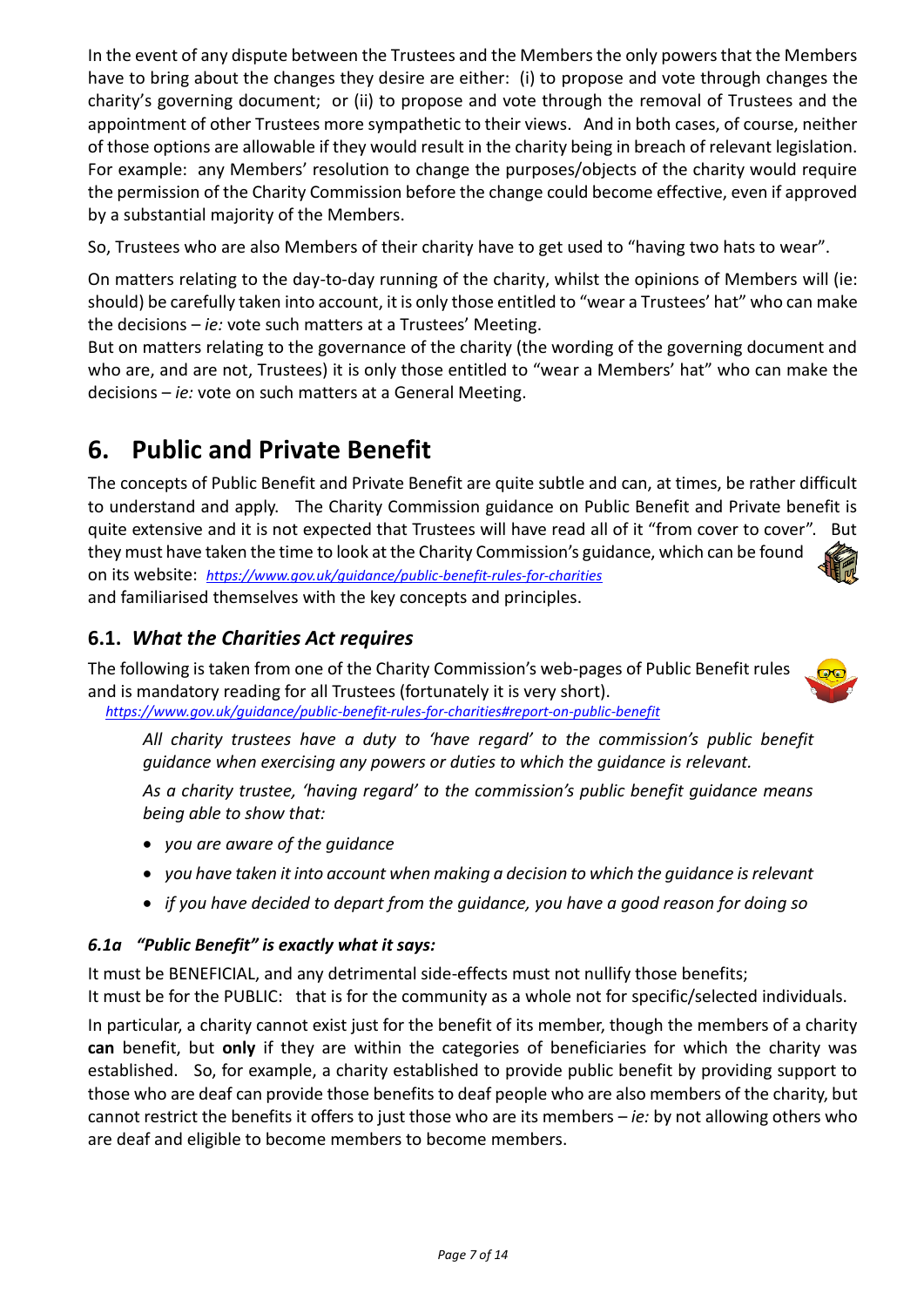#### <span id="page-7-1"></span>*6.1b Private Benefits are the benefits received by an individual.*

Private Benefits (also called "Personal Benefits) are most often financial (a payment for "services rendered"). But that isn't always the case – anything that is of benefit to an individual (*eg:* a free complementary health session; free transport or accommodation; giving that individual preferential treatment over others) is a "Private Benefit", even if "no money changes hands".

In order for a Private Benefit to be allowable under charity law it must be:

**NECESSARY:** that is, the charity would not be able to provide its charitable services to the public without making that payment/benefit to the individual(s) concerned;

**INCIDENTAL:** that is, the payment/benefit must have arisen naturally and inevitably in the course of providing the Public Benefit – a charity must not take on a particular activity, even if of charitable benefit to others, in order to create the opportunity to provided private benefit to individuals;

**REASONABLE:** the level of the payment/benefit must be commensurate with the "normal going rate" for the service provided by individual. So, for example, it would not be legal to pay a person a higher than normal salary for the work they do, or allow them to upgrade to "First Class" travel.

Whenever the Charity's funds are being spent it is the responsibility of the Trustees to ensure that such expenditure meets the "Necessary, Incidental and Reasonable" criteria.

For more detailed guidance on Private Benefit see the Charity Commission's website: *<https://www.gov.uk/government/publications/examples-of-personal-benefit/examples-of-personal-benefit>*

### <span id="page-7-0"></span>**7. Financial Responsibilities**

A particularly important area of responsibility for Trustees is the financial management of The Charity. As with all other aspects of charity governance and management, all Trustees share the responsibility for the financial management of The Charity, even where they have appointed a Treasurer, accountant or book-keeper to deal with the day-to-day administration of the finances.

The Charity Commission and the law recognise that the level of financial responsibility of individual trustees is limited by their professional knowledge – *eg:* a professional accountant would be expected to apply a higher level of knowledge and expertise than "the person on the Clapham omnibus". But should a charity's finances "go wrong" (*eg:* were misappropriated, or used for purposes which were not consistent with its charitable object) Trustees would not be able to side-step their responsibilities by saying *"Oh !!, It's nothing to do with me !! I just left it all to the Treasurer"*. They would be expected to demonstrate that they had made reasonable efforts (*ie:* commensurate with their level of financial expertise) to satisfy themselves that a particular item of income or expenditure was appropriate. For example: Whilst a Trustee with no financial expertise might be excused for being misled by a professional accountant on a technical matter of accruals accounting, they would not be excused if The Charity's funds were spent on something that was clearly not consistent with its charitable objects with which they should be familiar.

#### **7.1.** *General & Restricted Funds*

One aspect of charity finances which all Trustees are expected be aware of and pay proper attention to is the differences between the General Funds and Restricted Funds of the charity and the implications of those differences for the ways in which they are managed.

**GENERAL FUNDS** are monies which are given to a charity to support all/any of its activities (in accordance with the charity's objects as set out in its governing document, of course). Thus, providing that what the charity is doing is allowable under its governing document, the costs of that activity can be met from the charity's General Fund.

**RESTRICTED FUNDS** are monies which are given to a charity to support one particular aspect of its charitable activities. The activity for which the restricted funds are given may be specified by the donor(s) in giving the money, or might have been specified by the charity itself when requesting the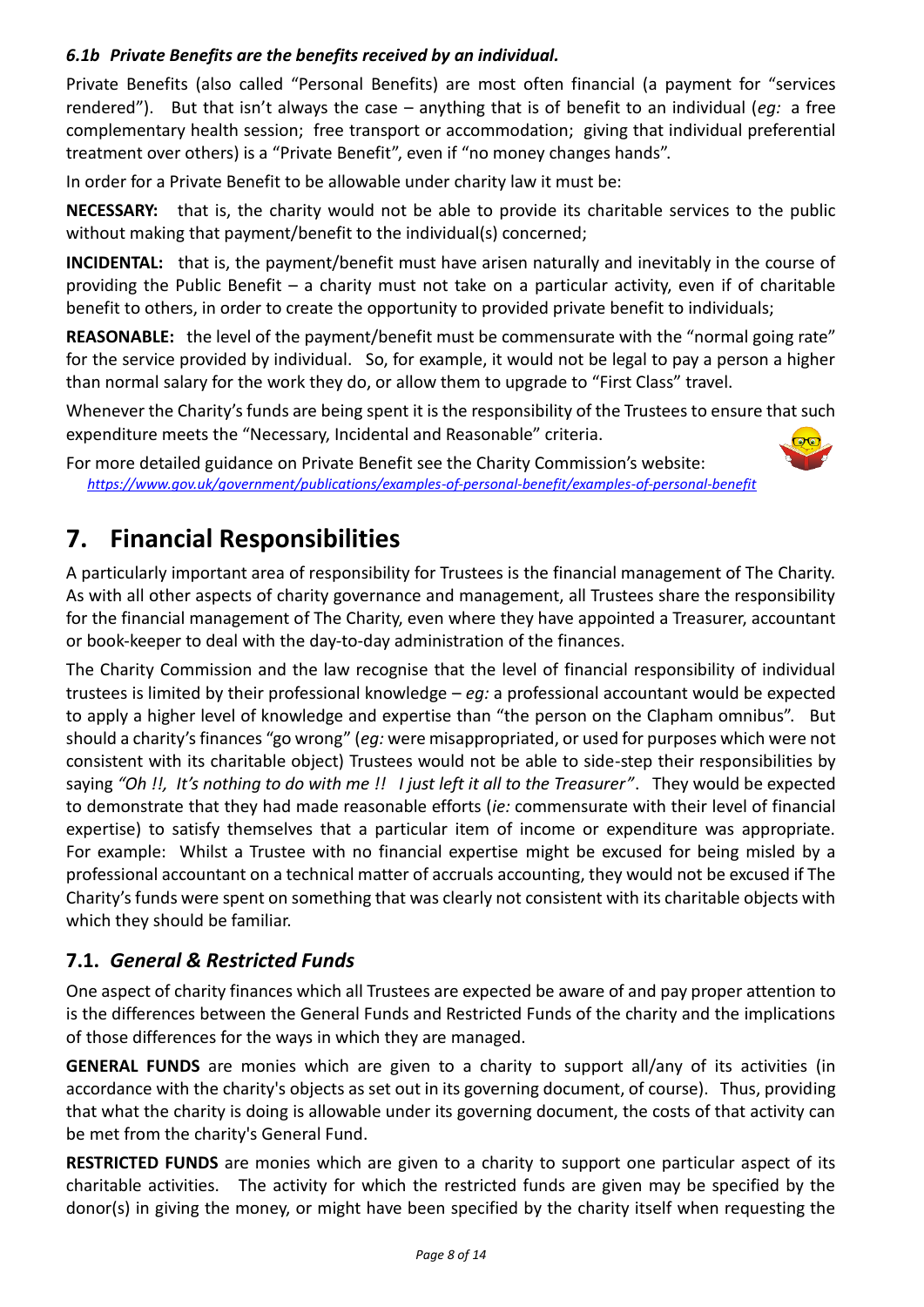money (*eg:* where the charity runs an appeal to raise money to buy a particular piece of equipment, recruit a person with a particular skill, or run a particular activity).

Note that the purpose for which restricted funds are given MUST be consistent with the charity's objects as specified in its governing document – and are therefore a sub-set of the charity's overall objects. A charity cannot appeal for funds, nor can it accept an offer of funds, for something which is not covered by its charitable objects.

A particular issue that trustees should be careful about is that Restricted Funds can ONLY be spent on the purpose(s) for which they were given. It would not only be dishonest to accept money on the understanding by the donor(s) that it would be used for one purpose and then to use it for another  $$ it would also be a breach of charity law.

And this applies even if it should turn out that the Restricted Funds received were more than was required for the purpose for which they were given. So, for example, if a charity was able to make some economies and complete a project for less money that was given, or an appeal to purchase an item of equipment raised more than the cost of that item, the trustees would either have to return the unused funds to the donor(s) or seek their explicit permission to use it for a different purpose.

This can be a problem, particularly when the Restricted Funds were raised through an appeal since there could be many donors who would have to be reimbursed a pro rata proportion of their donation and some might be anonymous or, at least, be without any contact details. When running appeals it is therefore a good idea to try to include some statement in the appeal literature which gives donors the option to allow any surplus to be used for "other" purposes rather than being returned to them. There is a principle called [cy-près \(](http://en.wikipedia.org/wiki/Cy-pr%C3%A8s_doctrine)from French, meaning "as close as possible") which can be invoked to use surplus restricted funds for something similar – but that can be difficult to implement (and may require the explicit approval of the Charity Commission) so it is better to avoid the necessity in the first place.

Trustees also need to be careful not to yield to the temptation to "take advantage" of its Restricted Funds in the event that they find the charity's General Funds to be "under pressure" (*ie:* a "cash flow" problem where, for example, regular unrestricted donations are lower than anticipated). Trustees who "borrow" from the charity's Restricted Funds to cover a short-fall in the General Fund place themselves at considerable personal risk. In the event that the anticipated General Funds did not materialise and the charity was left with insufficient Restricted Funds to complete the purposes for which those Restricted Funds were given the Trustees could well find themselves guilty of imprudent financial management of their charity and be compelled to make up the short-fall from their own pockets.

Trustees should, therefore, require The Charity's Treasurer to produce regular reports on the charity's finances, distinguishing between the General and Restricted Funds, supported where appropriate by documentary evidence (*eg:* bank statements, invoices, expenses claims) of any "unusual" items. And Trustees should not only give those regular financial reports due consideration, they should also not be reticent in asking for clarification of any financial point that they don't fully understand.

#### **7.2.** *Designated Funds*

There is a further category of funds called **DESIGNATED** Funds.

These are charity monies which have been put aside to meet a specific purpose – usually at some time in the future.

A fundamental principle of charity law is that money given for charitable purposes should be spent on the charitable purposes for which they were given. So charities should NOT be hoarding funds  $$ *ie:* accumulating unspent funds "in case they might come in useful in the future".

It is, of course, recognised that it is not prudent for a charity to run on an "hand-to-mouth" existence but should always have a modest reserve of funds to cover the eventuality of an unexpected "rainy day" – *eg:* a shortfall in income which would otherwise leave the charity insolvent. And for that the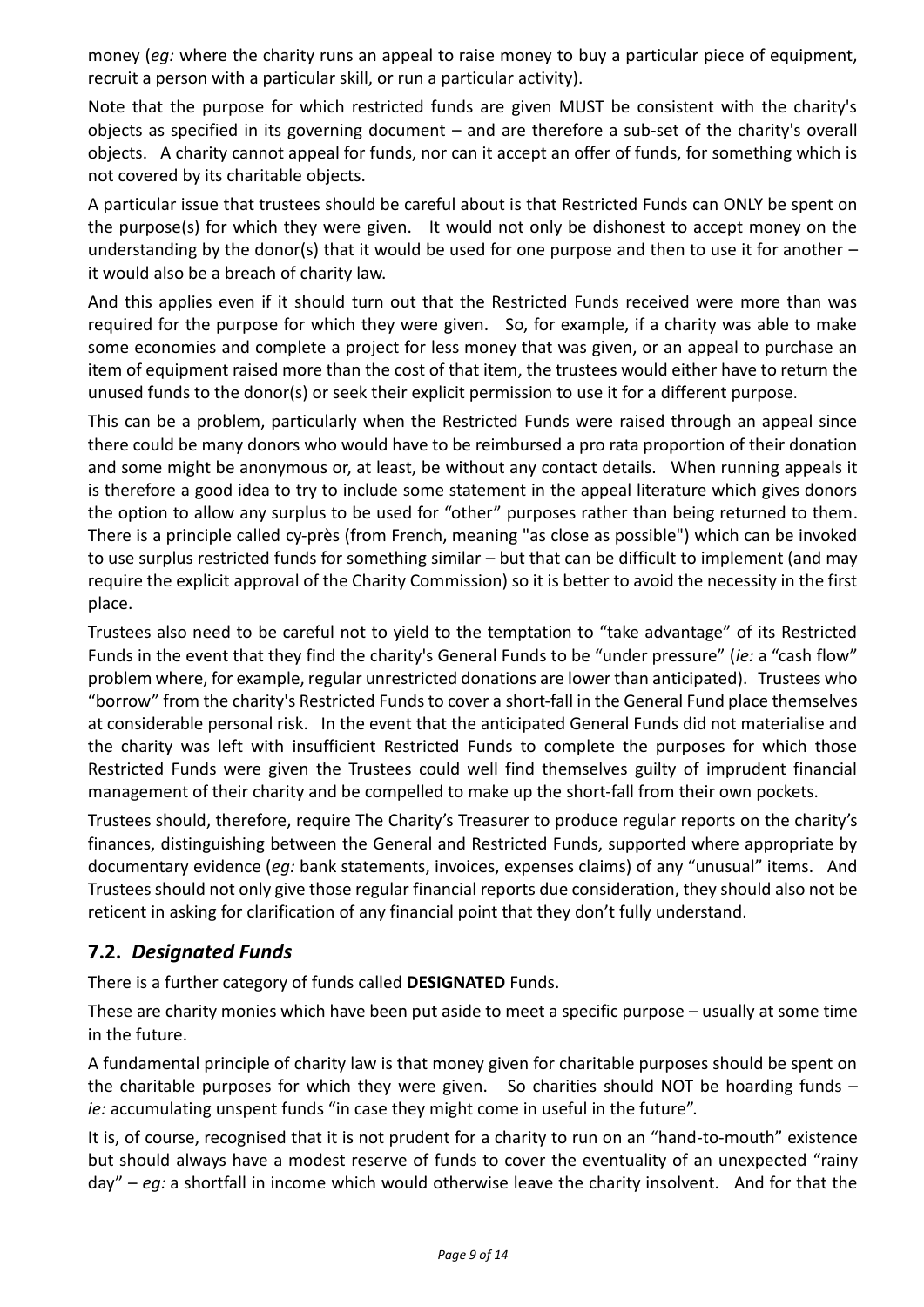charity should have a proper reserves policy in place (and declared in its annual report – see the companion leaflets in this series, 7b&c: Preparing the Annual Report).

But the Charity Commission pragmatically recognises that it is also necessary for charities to be able to put money aside to meet specific future expenditures which are too large to be met from within its "ordinary" budget. For example: the charity realises that its aging minibus, or computer suite, or children's play area are soon (*ie:* in the next 2 or 3 years) going to need replacing; or its premises enhanced and/or redecorated.

Where such future expenses are too large to be accommodated within the charity's normal yearly budget (*ie:* normal annual income & expenditure), the Trustees can decide to designate (*ie:* set aside) some of its General Fund money to meet such purposes, perhaps regularly over a period of years.

The characteristics of such **DESIGNATED** funds are:

- They are for a specific identified purpose;
- They have a specific, identified target amount (*ie:* the *{approximate}* amount of money that has to be put to one side to fulfil the purpose fully);
- The have a specific, identified date by which the objective will have been achieved and the money spent;
- They are just part of the charity's General (Unrestricted) funds set aside at the discretion of the Trustees. Accordingly they can be returned to the General Fund (*ie:* not used for the purpose for which they were originally designated) at the discretion of the Trustee – *eg:* if the purpose for which the designated funds were being saved had instead been met by another means; or if the Trustees felt that the charity's priorities had changed and the money would be better-spent on something else.

In those respects Designated Funds are quite different to Restricted Funds and are generally included as part of the General Fund in the Annual Report. EXCEPT that the notes to the Annual Report should always include an explanation what each designated fund is for, the amount allocated to it and by when it will be spent. That way it can clearly be seen by the Charity Commission, and other interested parties (eg: donors, funders), that the charity is not just hoarding funds but making prudent provision to cover future expenditure.

### <span id="page-9-0"></span>**8. Making Payments to Trustees**

Making payments to Trustees is a difficult area which quite often causes confusion with trustees (and others) There are essentially 4 different circumstances under which a charity might make payments to one or more of its trustees. Those 4 circumstances can be very similar and over-lapping – which can further increase misunderstandings and confusions.

Consequently, making payments to trustees – and the pitfalls when doing so – is treated as a distinct issue for which there is a specific guidance leaflet.

But, in summary, those 4 areas are:

#### **8.1.** *Payments for Being a Trustee*

**The 2011 Charities Act Under charity law, Trustees should be volunteers and not be remunerated/paid for their services to the Charity as a Trustee<sup>1</sup> .**

However, the reimbursement of Trustee expenses come under the same Private Benefits "umbrella" as any other payments to people who are not the direct beneficiaries of the charity's charitable purposes,

*Page 10 of 14*

<sup>&</sup>lt;sup>1</sup> There are some exceptions to this, and there are some cases where Trustees are paid for their services to their charity. *But this is uncommon and requires the explicit permission of the Charity Commission (eg: for large complex charities where the duties of Trustees are particularly onerous). They are therefore unlikely to apply to the typical small charity.*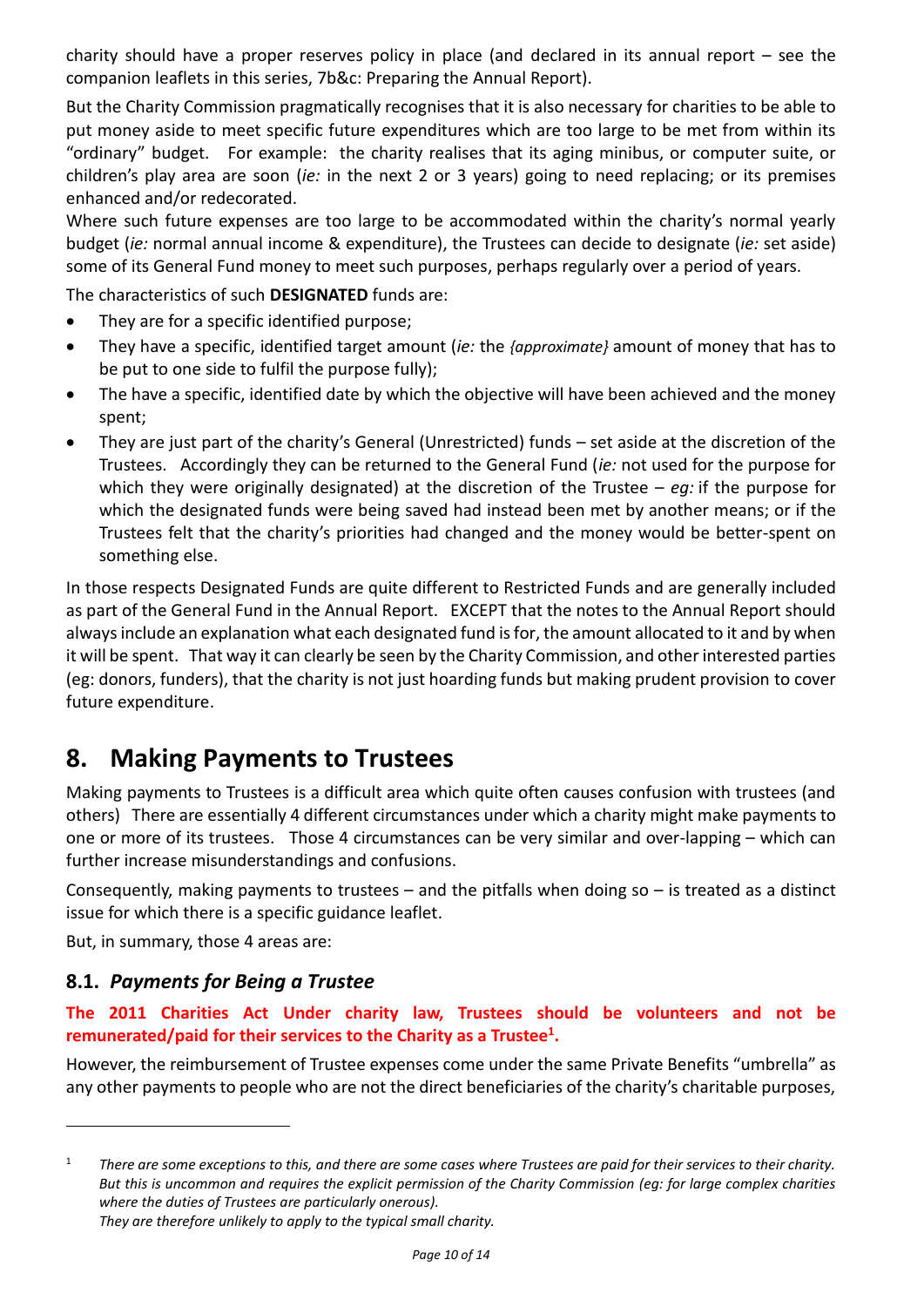as described in section [6.1b](#page-7-1) above. *ie:* Trustee claims for reimbursement of their expenses are only allowable if they meet the 3 criteria of NECESSARY, REASONABLE & INCIDENTAL described above and are for expenses which were ACTUALLY incurred – *eg:* the refund of a train ticket for a journey on *bona fide* charity business for which the ticket or purchase voucher is produced showing the amount paid. It is not permitted to pay a Trustee an fixed "expenses allowance" (*eg:* £20/month) to "cover expenses", whether or not any expenses were actually incurred. The reason for this is that any surplus (*ie:* unspent expenses allowance) is regarded as a "private benefit" which is illegal under charity law and as taxable income by HM Revenue & Customs.

#### **8.2.** *Payments to Trustees for Other Services to Their Charity*

The Charities Act requires that all charities be Not-For-Profit –*ie:* they cannot be set up as businesses to provide an income for their "owners" and employees.

But Trustees CAN be paid for certain services that they provide to The Charity provided that those services are NOT part of their duties as a Trustee AND if their governing document allows it. However, the circumstances under which this is allowable vary considerably both according to the

nature of the services being provided and to the provisions of the Charity's governing document.

More detailed guidance on when payments can be made to Trustees, and when they cannot, can be found in the companion leaflet, 4d: Payments to Trustees.

### <span id="page-10-0"></span>**9. Conflicts of Interest**

#### **Contrary to common belief – Conflicts of Interest are often a GOOD THING !!**

#### **9.1.** *What a Conflict of Interest is Not.*

It's very common, even at the mere mention of a "Conflict of Interest", for people to start thinking suspiciously of the individuals concerned having covert agendas and disreputable schemes for greedy selfish gains.

So we need to be absolutely clear that there's nothing immoral or illegal in Conflicts of Interest *per se*. On the contrary, they are absolutely normal and inevitable in individuals and groups who are enthusiastic, active and dynamic in their interests – exactly the kind of people who make good charity Trustees and volunteers.

Impropriety and illegality only come in when what would otherwise be entirely legitimate Conflicts of Interest are not properly declared, acknowledged and managed.

#### **9.2.** *Why Conflicts of Interest Occur.*

This can be due to deliberate exploitation of the situation by one party for their personal benefit.

By "deliberate exploitation" is meant that the party concerned KNOWS (or, at least, suspects) that what they are doing is wrong/immoral/illegal but carries on doing it anyway. Such deliberate exploitation is clearly totally unacceptable, is often illegal (particularly in a charity situation if charitable funds are being diverted away from the charitable activities for which they were donated) and must be stopped as soon as it is recognised and the individual "dealt with appropriately".

Fortunately this is relatively uncommon.

More commonly, it can be due to people being unaware of the legal environment in which they are operating and so act in an improper (perhaps even illegal) way under the misapprehension that they are doing the right thing in the best interests of the organisation.

But "Ignorance of the law is no defence" is a widely held and accepted maxim.

Also very common is the presumption that all Trustees are "very honest and respectable" and therefore wouldn't do anything that wasn't in the best interests of the charity - *ie:* "we don't have to worry about Conflicts of Interest in **OUR** charity because we never have any !!".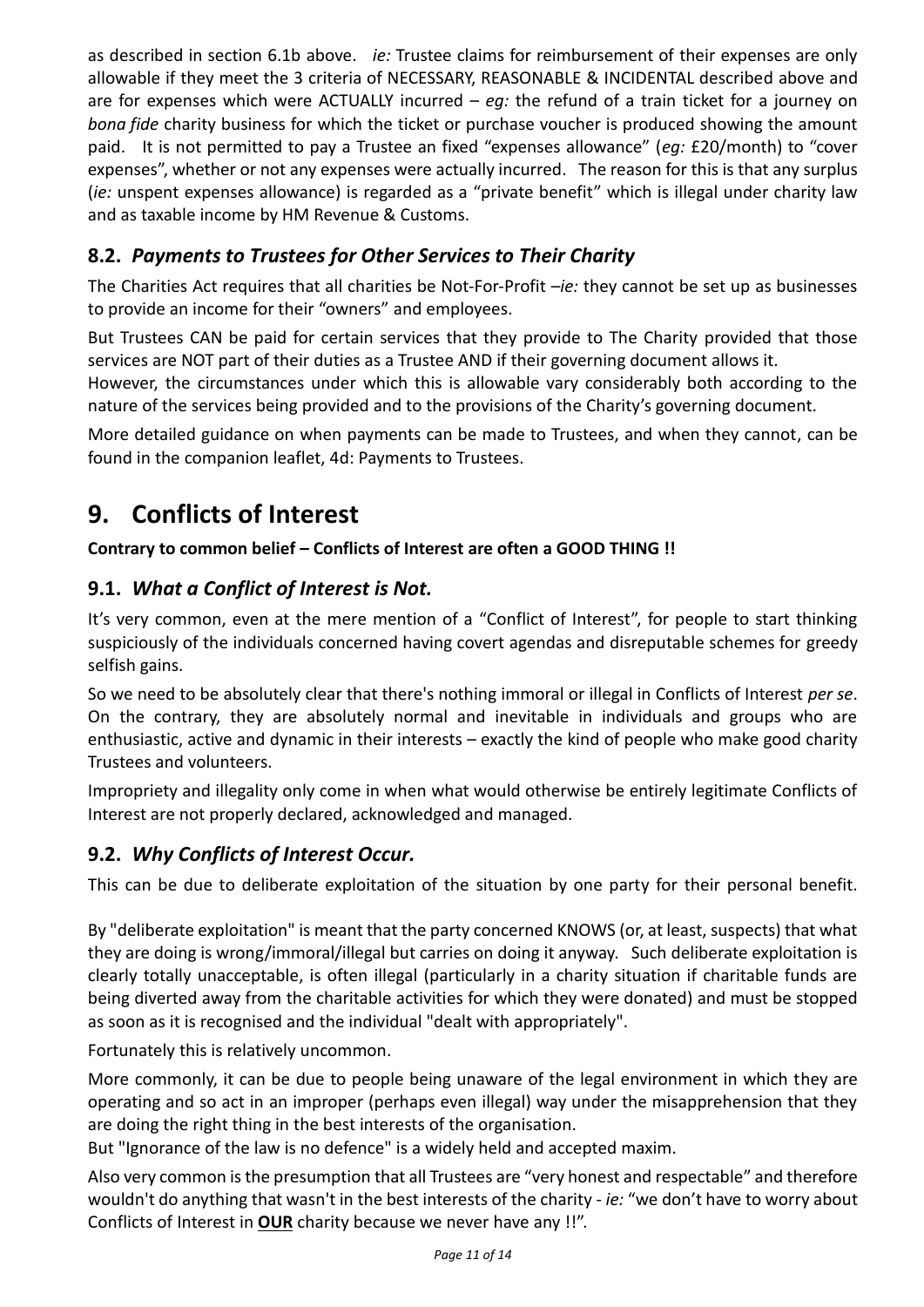Trustees who adopt a cavalier dismissive approach to either/both their own Conflicts of Interest or to those of others will find little sympathy from the Charity Commission should those Conflicts of Interest result in significant misuse of the charity's funds or resources.

It is therefore vitally important that all Trustees take a very open approach to declaring any Conflicts of Interest that they think they might have ("If in doubt, declare it" is a good maxim) and are very accepting and supportive of the Conflicts of Interest declared by others (including other volunteers, members and staff, as well as fellow Trustees). A well-maintained Register of Conflicts of Interest is the best defence against suspicions or accusations of impropriety against individual Trustees

#### **9.3.** *What a Conflict of Interest is.*

The Charity Commission's guidance publication defines "Conflicts of Interest as:

*"Any situation in which a trustee's personal interests, or interests that they owe to another body, may (or may appear to) influence or affect the trustee's decision making."*

*<https://www.gov.uk/government/publications/conflicts-of-interest-a-guide-for-charity-trustees-cc29>*

and goes on to cite the following examples of Conflicts of Interest:

- direct financial gain or benefit to the trustee, such as:
	- o payment to a trustee for services provided to the charity
	- o the award of a contract to another organisation in which a trustee has an interest and from which a trustee will receive a financial benefit
	- o the employment of a trustee in a separate post within the charity, even when the trustee has resigned in order to take up the employment
- indirect financial gain, such as employment by the charity of a spouse or partner of a trustee, where their finances are interdependent
- non-financial gain, such as when a user of the charity's services is also a trustee
- conflict of loyalties, such as where a trustee is appointed by the local authority or by one of the charity's funders, or where a friend of a trustee is employed by the charity

**Every charity should have a Conflicts of Interest policy and all Trustees (and others who are, or might be, involved in the management of The Charity) must declare that they have read and will comply with The Charity's Policies & Procedures on Conflicts of Interest**

### <span id="page-11-0"></span>**10. Participation in Trustees Meeting**

As has been noted, as a Trustee you have an equal responsibility with all the other Trustees for **ALL** the decisions properly taken at Trustees meetings, whether or not you voted in favour of the decision, or even whether or not you were present at the meeting where the decision was taken.

It is the role of the Chair of the Trustees' meeting to ensure that the business is conducted in an orderly fashion (*ie:* all the topics on the agenda are allocated enough time to allow them to be discussed properly and fully so that appropriate decisions can be made) and to ensure that the views and proposals of all Trustees are heard and considered fairly and respectfully.

Where Trustees feel that the meeting is not being conducted in an orderly and respectful way it is their right – indeed their DUTY, in the interests of the charity's donors & beneficiaries – to call attention to that and to have it corrected.

Unlike some organisations where the Chair "rules the roost", under charity law the Chair of a charity is just a *"primus/prima inter pares"* – first amongst equals. Unless the charity's governing document explicitly says otherwise (and very few do – particularly those of small charities) the Chair has no more rights than any other Trustee. The Chair is **NOT** entitled to use his/her position to suppress or veto the views and proposals of other Trustees to promote his/her preferred views and proposals.

For more information on this, and more general issues in managing Trustees' meetings, see the companion guidance notes: *4b: Typical Roles & Responsibilities of the Chair*.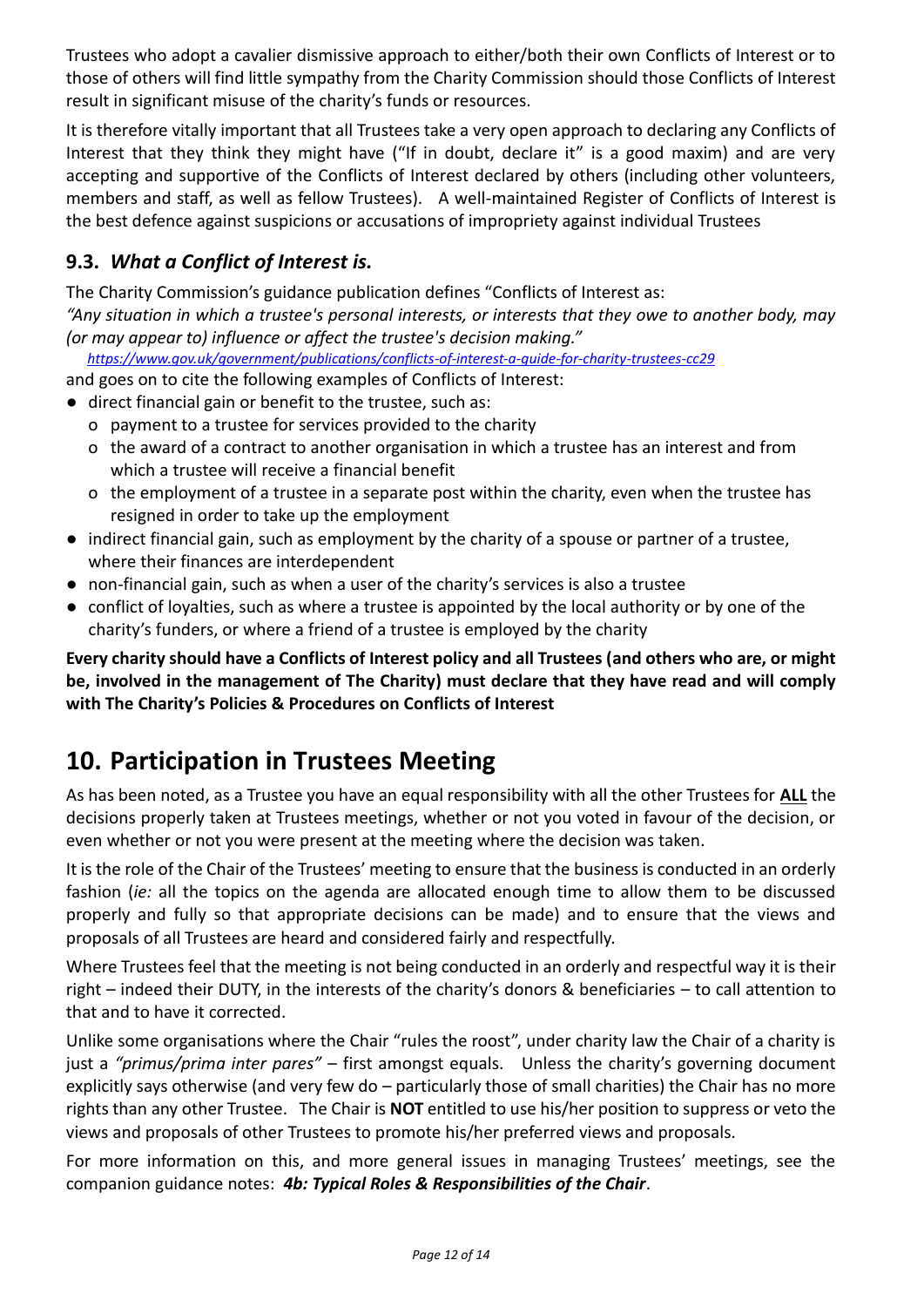It is therefore vital that you take seriously your commitment to attend all Trustee meetings whenever possible and that you prepare properly for the meeting by making sure that you have gone through all the papers and documents which are on the agenda. Not only is it unfair and disrespectful to your fellow Trustees to waste everybody's time by asking unnecessary questions or making irrelevant comments because you had not properly read the documentation ahead of the meeting, it is also no excuse if a decision is taken with which you subsequently disagree because you were not properly aware of the implications of the matter at the time.

### <span id="page-12-0"></span>**11. Fit & Proper Person**

It is a requirement of HM Revenue & Customs that all persons involved in the financial management of The Charity (which includes all Trustees) are "Fit and Proper Persons".

HMRC has published a short help-sheet which is mandatory reading, *[https://www.gov.uk/government/uploads/system/uploads/attachment\\_data/file/392977/model-dec-ff-persons.pdf](https://www.gov.uk/government/uploads/system/uploads/attachment_data/file/392977/model-dec-ff-persons.pdf)*

And there is more detailed guidance on the HM Revenue & Customs website: *<https://www.gov.uk/government/publications/charities-fit-and-proper-persons-test/guidance-on-the-fit-and-proper-persons-test>*

<span id="page-12-1"></span>There is a "Fit & Proper Person" declaration at the end of this leaflet.



### **12. Information on Trustees**

From time to time it will be necessary to provide personal details of Trustees and, occasionally, others who have key executive roles in your charity. For example: when registering your charity with the Charity Commission, HM Revenue & Customs or opening a bank account.

It will save everyone time and hassle in the long-term if you collect all the information "up front" when appointing Trustees rather than having to contact individual Trustees for specific bits of information on an *ad hoc* basis. The "Information on Trustees" sheet at the end of this leaflet can be used to facilitate that, though not all of the information it requests will be required on every occasion.

As the information is of a personal nature it comes within the provisions of the EU General Data Protection Regulations, administered in the UK by the Information Commissioner's Office. So you require the explicit consent of potential Trustees to collect, hold and use their personal data. For more information on how GDPR requirements can be met, see the guidance and example policies for GDPR on the "Policies & Procedures" page of the Small Charity Support website.

#### **12.1.** *Trustees' Declaration of Eligibility and Responsibility*

All Trustees must sign a formal "Declaration of Eligibility and Responsibility" using the wording prescribed by the Charity Commission. Unfortunately the Charity Commission sometimes changes the format and precise wording of the declaration and will not accept anything other than the latest version. So rather that providing a copy with this leaflet you should go directly to the Charity Commission website to download the latest version from there. (And a word of warning – if you use a search engine – eg: Google, Bing, - they sometimes find old versions of the form. So it is suggested that you go to the Charity Commission website Home Page and use the search field there to locate the latest version of "Trustees Declaration".

Note that the Charity Commission's form has spaces for up to 4 Trustees to sign the declaration. But each Trustee dates their own declaration. So it is NOT NECESSARY for all Trustees to be together to sign their declarations at the same time. For charities with scattered Trustees, even being able to sign separately can be something of a problem if that means that the form still has to be posted round for signatures – particularly if a partly signed form gets delayed – or, worse, lost – in the post. So it is also useful to note that there is no legal requirement that ALL Trustees sign on the same form. Indeed, any charity with more than 4 Trustees has to have at least some of its Trustees signing different forms. So if posting declaration forms around is a potential problem, several forms with fewer signatures could